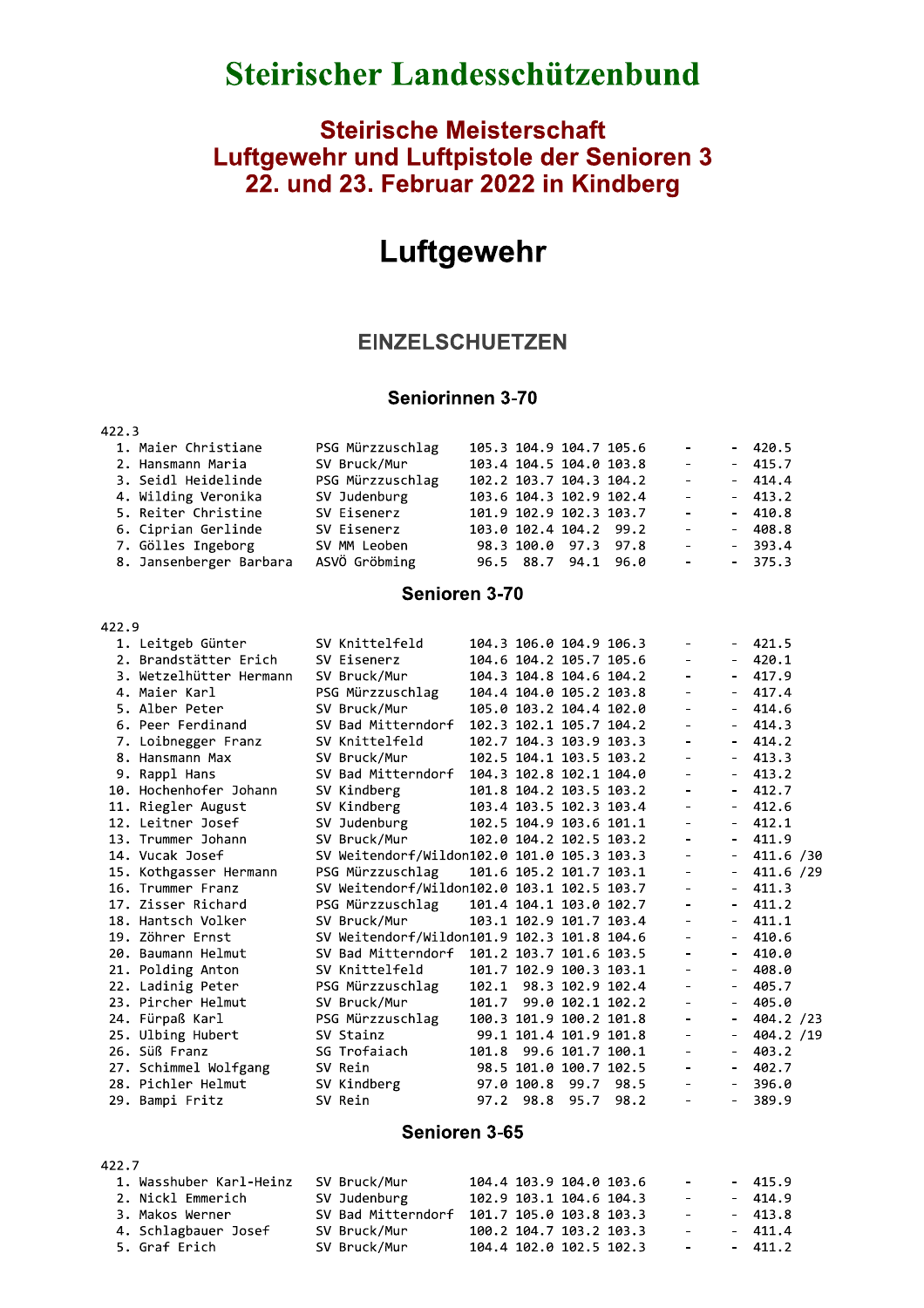| 6. Meißl Herbert      | PSG Mürzzuschlag | 99.9 104.0 102.9 103.9  |  | $\sim$ $\sim$ | $-410.7$ |
|-----------------------|------------------|-------------------------|--|---------------|----------|
| 7. Kornsteiner Werner | SV Kindberg      | 101.9 99.7 102.9 102.0  |  | $\sim$        | $-406.5$ |
| 8. Scherübel Wolfram  | HSSV Graz        | 100.1 101.8 101.8 100.3 |  | $\sim$        | - 404.0  |
| 9. Kastl Reinhard     | SV Eisenerz      | 99.7 97.8 98.8 99.7     |  | $\sim$        | - 396.0  |

# Senioren 3 steh.aufg.

| 419.1 |                        |                                                                        |  |                     |                      |          |
|-------|------------------------|------------------------------------------------------------------------|--|---------------------|----------------------|----------|
|       | 1. Schachner Friedrich | SV Kainisch 101.7 103.1 100.0 103.4                                    |  |                     | <b>Service</b> State | $-408.2$ |
|       | 2. Makos Werner        | SV Bad Mitterndorf 102.2 101.1 98.2 101.9                              |  |                     | <b>All Contracts</b> | $-403.4$ |
|       | 3. Baumann Helmut      | SV Bad Mitterndorf 101.2 100.0 101.8 99.6                              |  |                     | <b>All Contracts</b> | $-402.6$ |
|       | 4. Rainer Helmut       | SV Kainisch                             99.3     99.5   100.9     98.8 |  |                     | <b>Service</b> State | $-398.5$ |
|       | 5. Rappl Hans          | SV Bad Mitterndorf 97.3 100.5 98.6 99.9                                |  |                     | <b>All Contracts</b> | $-396.3$ |
|       | 6. Syen Franz          | SV Kainisch                                                            |  | 94.5 93.7 98.9 95.9 | <b>All Contracts</b> | $-383.0$ |
|       |                        |                                                                        |  |                     |                      |          |
|       |                        | $\sim$ $\sim$ $\sim$ $\sim$ $\sim$ $\sim$                              |  |                     |                      |          |

#### Seniorinnen 3 steh.aufg

| 1. Sarlay Renate    | SV Eggersdorf | 100.8 101.9 103.6 102.7 |  |  | - 409.0  |
|---------------------|---------------|-------------------------|--|--|----------|
| 2. Syen-Bruner Erni | SV Kainisch   | 102.8 101.9 100.6 101.9 |  |  | $-407.2$ |

# **MANNSCHAFTEN**

### Senioren 3-70

| 1260,7                |       |        |
|-----------------------|-------|--------|
| 1. PSG Mürzzuschlag 1 |       | 1249.1 |
| Maier Karl            | 417.4 |        |
| Maier Christiane      | 420.5 |        |
| Zisser Richard        | 411.2 |        |
|                       |       |        |
| 2. SV Bruck/Mur 1     |       | 1248.2 |
| Alber Peter           | 414.6 |        |
| Hansmann Maria        | 415.7 |        |
| Wetzelhütter Hermann  | 417.9 |        |
| 3. SV Knittelfeld     |       | 1243.7 |
| Leitgeb Günter        | 421.5 |        |
| Polding Anton         | 408.0 |        |
| Loibnegger Franz      | 414.2 |        |
|                       |       |        |
| 4. SV Eisenerz        |       | 1239.7 |
| Brandstätter Erich    | 420.1 |        |
| Ciprian Gerlinde      | 408.8 |        |
| Reiter Christine      | 410.8 |        |
|                       |       |        |
| 5. Weitendorf/Wildon  |       | 1233.5 |
| Trummer Franz         | 411.3 |        |
| Zöhrer Ernst          | 410.6 |        |
| Vucak Josef           | 411.6 |        |
|                       |       |        |
| 6. PSG Mürzzuschlag 2 |       | 1230.2 |
| Seidl Heidelinde      | 414.4 |        |
| Kothgasser Hermann    | 411.6 |        |
| Fürpaß Karl           | 404.2 |        |
| 7. SV Bruck/Mur 2     |       | 1229.4 |
| Hansmann Max          | 413.3 |        |
| Hantsch Volker        | 411.1 |        |
| Pircher Helmut        | 405.0 |        |
|                       |       |        |

# Senioren 3-65

| 1255,1<br>1. SV Judenburg |       | 1240.2 |
|---------------------------|-------|--------|
| Leitner Josef             | 412.1 |        |
| Nickl Emmerich            | 414.9 |        |
| Wilding Veronika          | 413.2 |        |
| 2. SV Bruck/Mur           |       | 1238.5 |
| Graf Erich                | 411.2 |        |
| Schlagbauer Josef         | 411.4 |        |